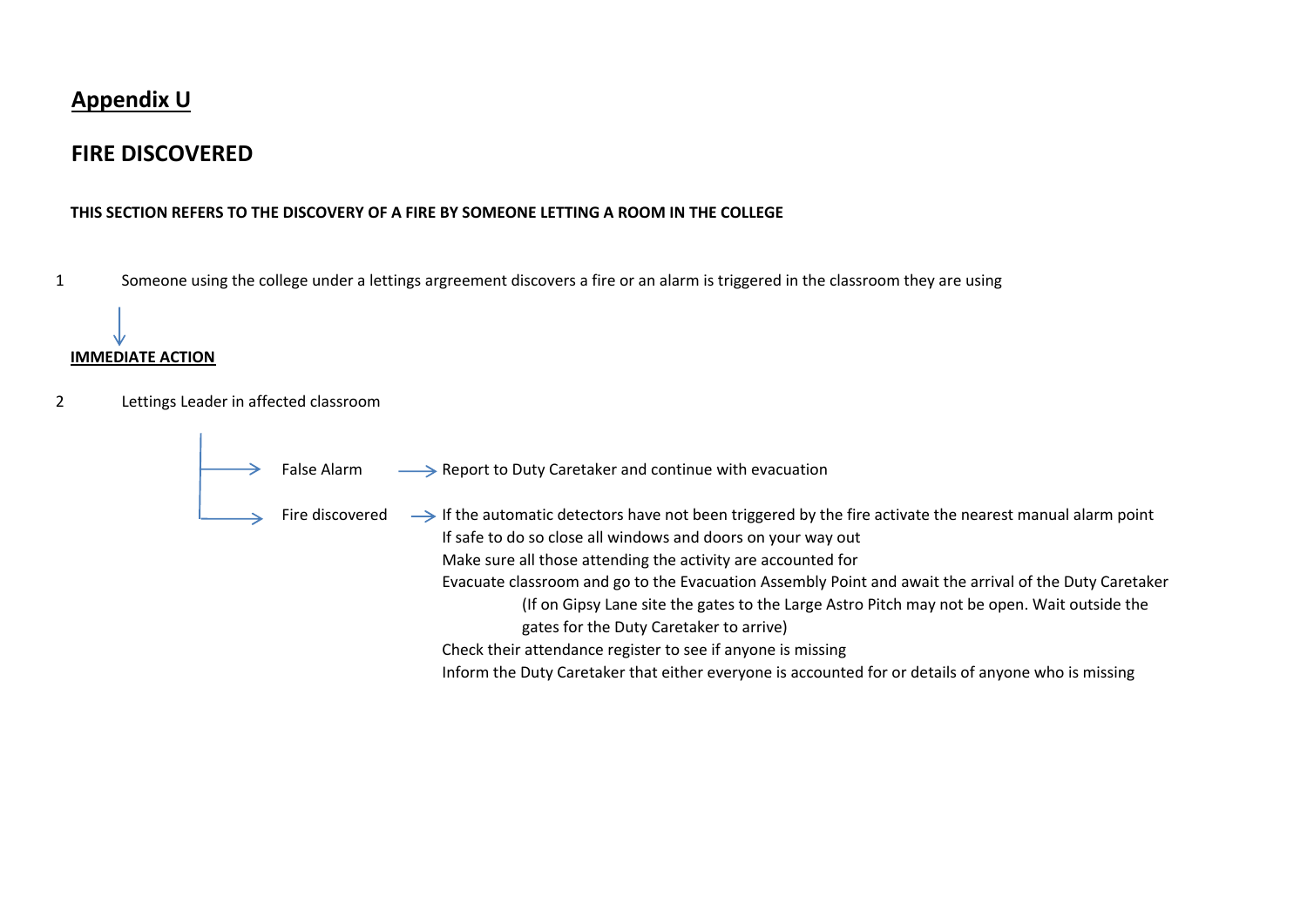## **FIRE ALARM SOUNDS**

### **THIS SECTION COVERS THE PERIOD IMMEDIATELY AFTER THE FIRE ALARM HAS BEEN ACTIVATED**

It is assumed that the Duty Caretaker is the only member of college staff on duty at the time of the alarm being triggered



# **INITIAL RESPONSE**

4 Duty Caretaker checks pager to identify the device that has been activated.

**Note:** During this period contact will be made with the college by the Alarm monitoring company

5 Duty Caretaker goes to affected block



Go to meet Devon & Somerset Fire Service as they arrive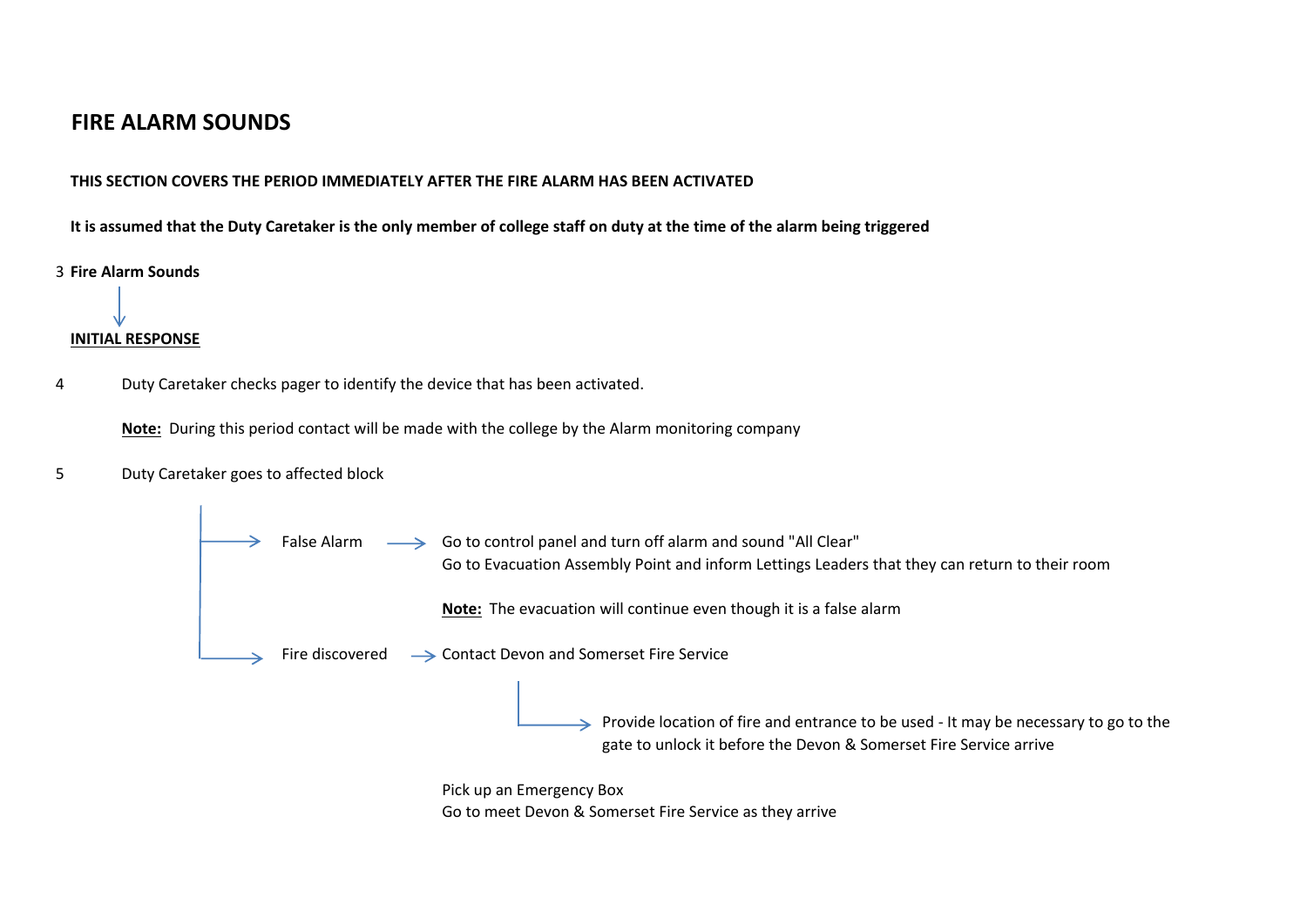| 6              | Lettings Leader in other classrooms where<br>Evacuation Sounder has been activated | If safe to do so close all windows and doors on your way out<br>Make sure all those attending the activity are accounted for<br>Evacuate classroom and go to the Evacuation Assembly Point and await the arrival<br>of the Duty Caretaker<br>(If on Gipsy Lane site the gates to the Large Astro Pitch may not be open. Wait<br>outside the gates for the Duty Caretaker to arrive)<br>Check the attendance register to see if anyone is missing<br>Inform the Duty Caretaker that either everyone is accounted for or details of<br>anyone who is missing |
|----------------|------------------------------------------------------------------------------------|------------------------------------------------------------------------------------------------------------------------------------------------------------------------------------------------------------------------------------------------------------------------------------------------------------------------------------------------------------------------------------------------------------------------------------------------------------------------------------------------------------------------------------------------------------|
| $\overline{7}$ | Lettings Leader in classrooms where the 'Alert'<br>Sounder has been activated      | Remain within the room and close all windows and doors until either the<br>Evacuation Sounder is activated or the 'All Clear' is given<br>Prepare to evacuate the building if the Evacuation Alarm is sounded                                                                                                                                                                                                                                                                                                                                              |

#### **EVACUATION ASSEMBLY POINT ESTABLISHED**

Note: A formal Evacuation Assembly Pointwill not be established. All Lettings Leaders are expected to account for all those attending the letting sesssion and for informing the Duty Caretaker of anyone who is missing.

Due to the priority of calling and greeting the Devon and Somerset Fire Service it may be some time before the Duty Caretaker can get to the Evacuation Assembly Point. Lettings Leaders are required to wait at the Evacuation Assembly Point until they are contacted by the Duty Caretaker.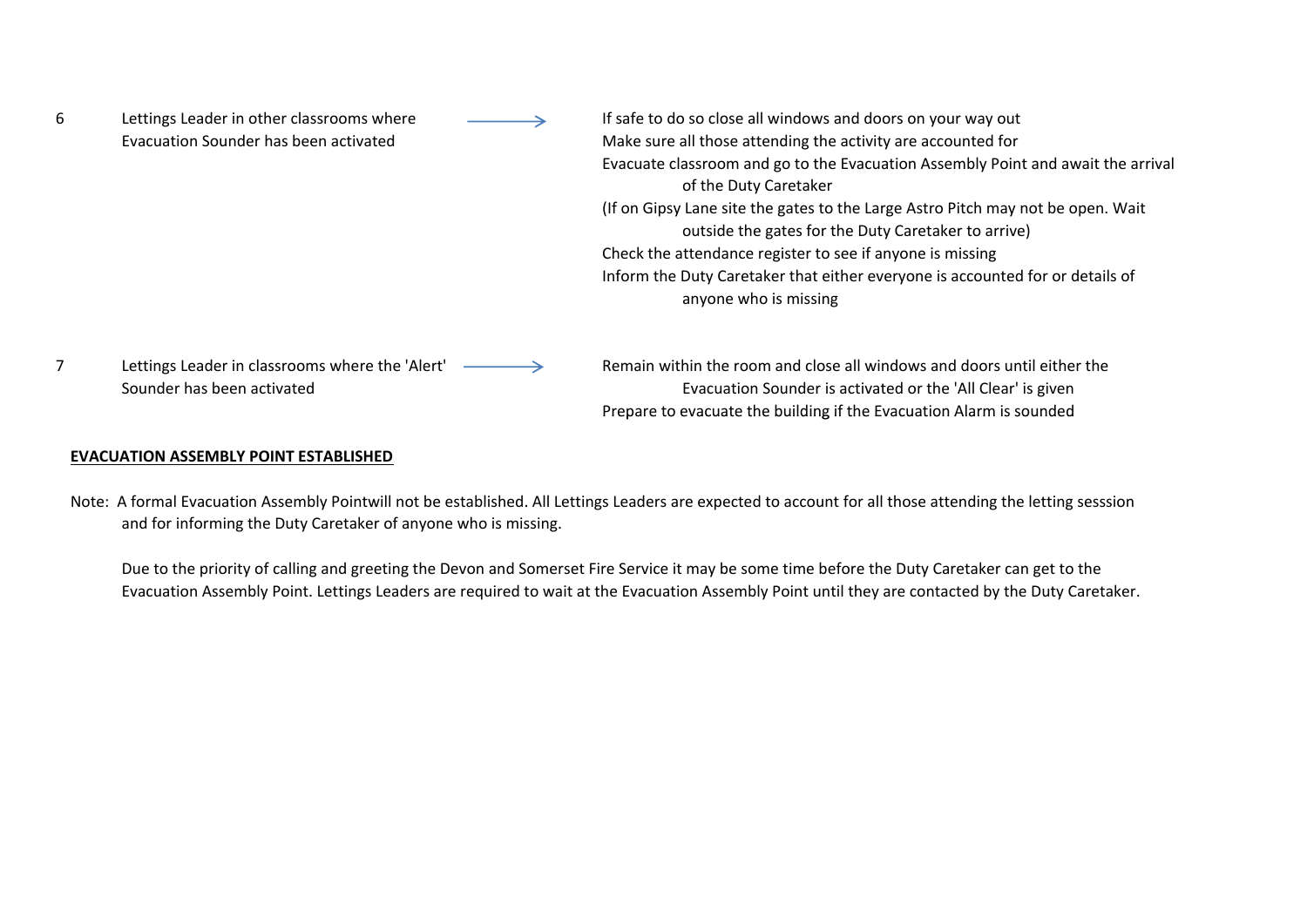#### **DEVON AND SOMERSET FIRE SERVICE ARRIVE**

| 8  | Duty Caretaker | <b>Greets Senior Fire Officer</b><br>Provides a site plan                                                                                                                                                                                                                                                                                                                                     |  |
|----|----------------|-----------------------------------------------------------------------------------------------------------------------------------------------------------------------------------------------------------------------------------------------------------------------------------------------------------------------------------------------------------------------------------------------|--|
|    |                | Provides a block plan of the building/fire zone affected by the fire                                                                                                                                                                                                                                                                                                                          |  |
|    |                | Provides information regarding dangerous items within the fire zone affected (if any)                                                                                                                                                                                                                                                                                                         |  |
|    |                | Provides details of students, visitors or contractors not accounted for                                                                                                                                                                                                                                                                                                                       |  |
|    |                | Provides details of any rooms not checked where they may be staff, students, visitors or contractors                                                                                                                                                                                                                                                                                          |  |
|    |                | Note: These last two items may not be possible until after the Devon & Somerset Fire Service arrive due<br>to time constraints. Checks must be made with the Lettings Leaders as soon as possible<br>following the arrival of the Devon and Somerset Fire Service and relevant information passed<br>on to the Senior Fire Officer - all accounted for or details provided of missing people. |  |
| 9  |                | Liaise with Senior Fire Officer to determine whether nearby buildings should be evacuated                                                                                                                                                                                                                                                                                                     |  |
|    |                | Do not set off additional 'Alert' Sounders<br>$\longrightarrow$ If no $\longrightarrow$ Do<br>$\longrightarrow$ If yes $\longrightarrow$ Es                                                                                                                                                                                                                                                   |  |
|    |                | Establish which additional buildings should be evacuated or 'Alert'<br>Sounders activated if in use. Not all buildings will be in use.<br>If Block 1 - Maths or Block 1 - Science are to be evacuated consider the<br>evacuation route to see if identified route is safe. If not advise<br>on safe route.<br>Activate the Evacuation and/or 'Alert' sounders as appropriate                  |  |
|    |                |                                                                                                                                                                                                                                                                                                                                                                                               |  |
| 10 |                | Liaise with Senior Fire Officer to determine when the site can be declared 'safe' and lettings returned to                                                                                                                                                                                                                                                                                    |  |

their classrooms